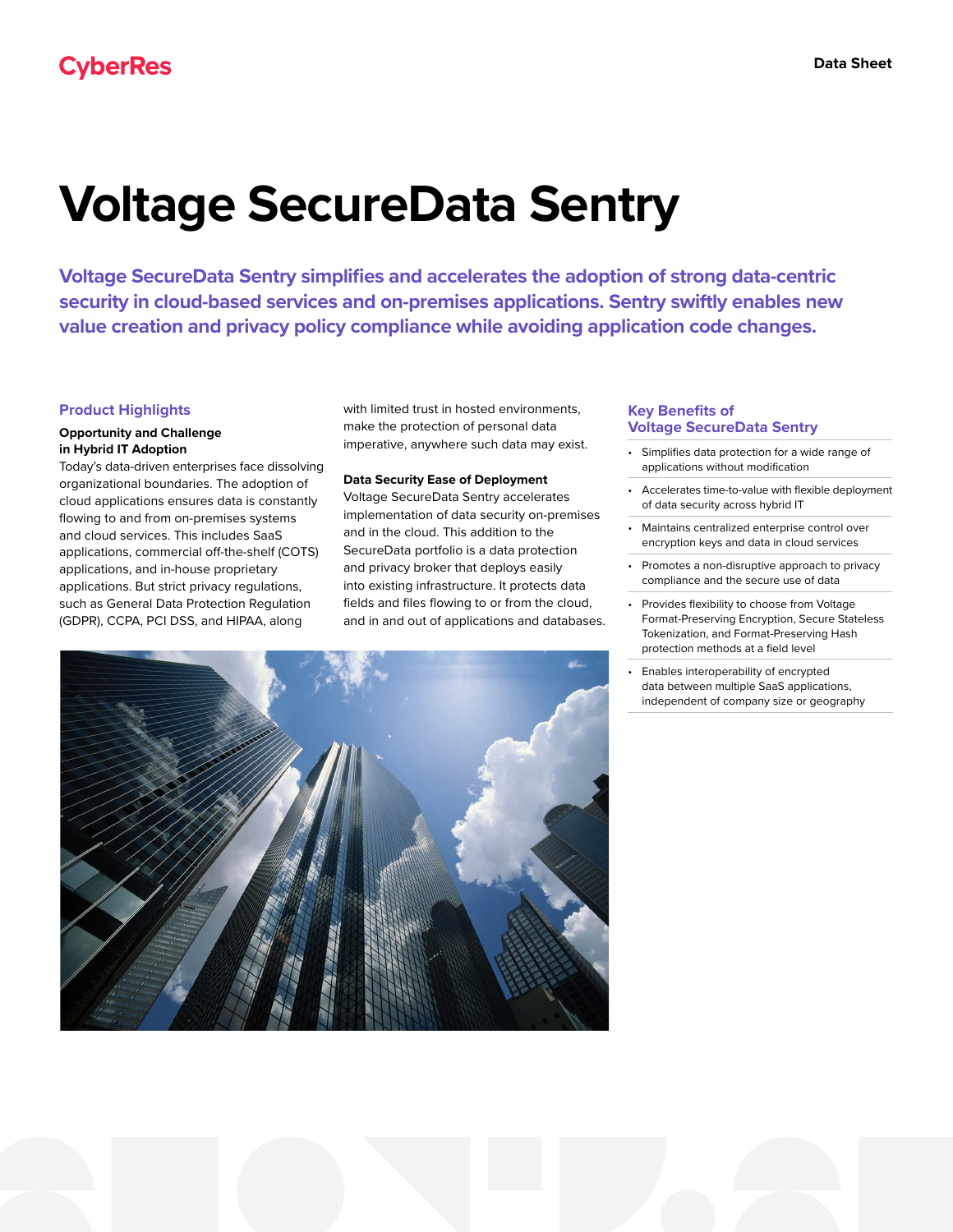The solution supports different content formats and protocols with a mix of protection mechanisms.

Sentry uses proxy interception and API technologies to support a broad variety of SaaS applications, such as Salesforce, ServiceNow, ALM Octane, Microsoft Dynamics 365, and others. The solution accesses and protects sensitive data flowing through the network, ensuring organizations remain in control of data used in cloud applications. The same technology can be used to secure COTS and in-house applications, providing an alternative to API integration that avoids the need for programming. SecureData Sentry's inspection mode identifies the data fields in your target applications, allowing easy configuration of field-level protection.

# **Accelerate Data Protection Time-to-Value**

Organizations adopt cloud-computing strategies to gain market advantage and realize economic savings, such as reduced operating expenditures. But for sensitive corporate intellectual property and personal data, such as financial and medical records, adopting new cloud services imposes business and compliance risks. Protecting such personally identifiable data at the field level minimizes potential exposure of sensitive information, and can reduce audit scope and compliance costs. Moreover, through additional innovations, such as secure local indices supporting partial and wildcard search terms, and secure email address formatting for SMTP relaying, Sentry preserves cloud application functionality that is impacted by competing solutions. Persistent protection of high value data unleashes new benefits for organizations to more safely take advantage of elastic computation models and third-party analytic options that better serve the business.

Unlike most SaaS and cloud CASB security models, because Sentry enables organizations to retain authority over their own cryptographic keys and token tables,

and simplifies security deployment to a wide range of use cases and applications, it allows enterprises to maintain control over their business data, end-to-end, throughout its lifecycle. The consistent protection and referential integrity that results permits the portability of the protected data between multiple services and environments. By reducing the effort required to protect data in applications, and reducing risk of data exposure, SecureData Sentry not only speeds an organization's time-to-value and return on investment in data-centric security, but also in hybrid IT by removing blockers to adoption.

Rather than replacing CASB solutions, Sentry coexists with brokers that specialize in the provision of complementary technologies, such as shadow IT visibility, DLP, and malware detection, and augments data security by taking care of the cryptographic heavy lifting to add strong data-centric protection mechanisms that can be applied across SaaS and other cloud services as well as to commercial and self-developed applications in internal networks.

## **Reduce Risk of Data Exposure**

SecureData Sentry simplifies deployment and extends the reach of Voltage market-leading data protection technologies, including Format-Preserving Encryption (FPE), Secure Stateless Tokenization (SST), Stateless Key Management, and Format-Preserving Hash (FPH). Voltage SecureData de-identifies data, rendering it useless to attackers, while maintaining its value for business processes, applications, and services. SecureData neutralizes the impact of a data breach by making protected data worthless to an attacker, whether it is in production, analytic systems, or test/development systems.

Voltage Data Security's development of the NIST FF1 AES encryption standard has enabled SecureData to be the only FPE product to be Common Criteria certified, and FIPS 140-2 validated. Micro Focus Data Security's support for NIST, ANSI, IEEE, and IETF standards—and public peer review

from independent security assessment specialists—helps ensure the highest security assurance level certifications for its products. The trust organizations place in Micro Focus data security is backed by independent world-class analysis.

## **Enable Data Privacy Compliance with Ease**

Efforts to strengthen regulations for personal privacy protection are underway in many countries and regions, and time pressure to swiftly address compliance mandates is increasing. For example, the EU introduced the GDPR to increase data protection for all residents. The GDPR recommends anonymization and pseudonymization as methods to protect personal data. SecureData Sentry enables a non-disruptive approach to address privacy compliance using Voltage encryption and tokenization—two industryleading methods of pseudonymization, a form of data de-identification in which the protected information can still be used in business processes, and be able to be securely re-identified.

Format-Preserving Hash (FPH), the newest innovation in Voltage data protection methods, provides non-reversible de-identification, supporting the GDPR's Article 17, the right to erasure—often referred to as "the right to be forgotten"—which calls for anonymization. Voltage FPH offers one-way transformation with the strength and use case versatility of FPE, working with existing database schemas and applications without change and without disabling the use of data analytics.

# **Sensitive Data Detection and Interoperability**

SecureData Sentry protects or accesses sensitive data according to policy, with centralized, on-premises, enterprise control and end-user transparency. It supports a variety of content formats, including JSON, XML, HTML, docx, xlsx, csv, and more. SecureData Sentry accesses data streamed over key communication protocols, including HTTPS and SMTP, and through popular APIs, including REST, SOAP, JDBC, and ODBC.